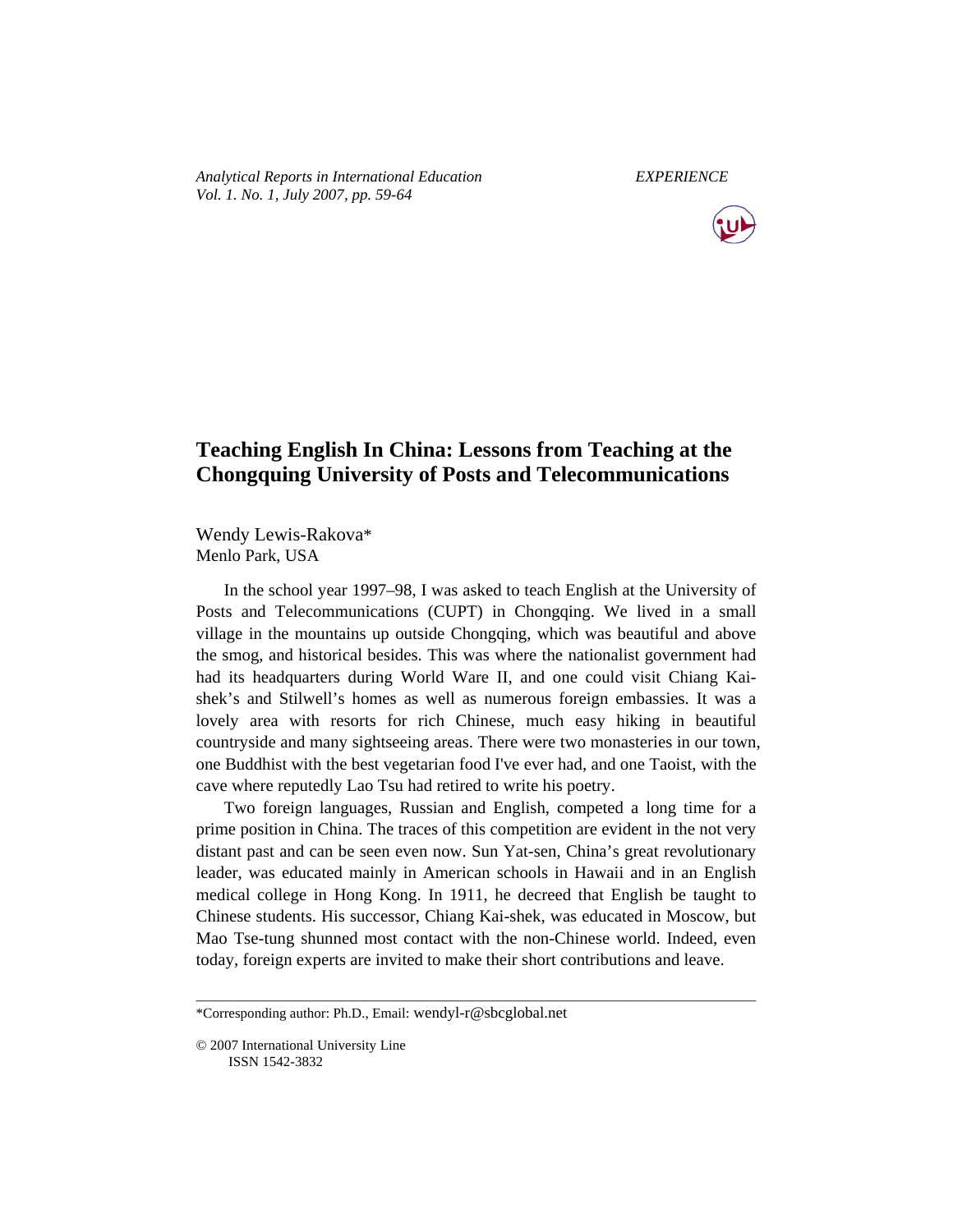### 60 *W Lewis-Rakova*

In the 50s Russian was taught, but in the 60s the native Russian teachers were expelled and the Chinese Russian teachers were retrained. Now Russian is understood mostly by people of the older generations. Nowadays all Chinese learn Mandarin in school though its only one of the four main languages. There are at least 100 regional dialects. Today's computer generation needs and learns English. Little kids would be pushed forward by beaming parents to say hello or wave goodbye, school kids would shyly practice, "Hello" and "How are you? Fine, thank you."—usually one long sentence. Everyone could say, "OK," and "Bye!" but this seemed to be the bulk of what is spoken by the general population. There were English lessons on TV as well as a daily news broadcast in English, which had a very high level of proficiency; only occasional mispronunciations or substitutions of, for instance, "lie" for "lay." The English language newspaper, *China Daily*, was in impeccable English—I never even caught a proofing error—but English ads, directions, tourist notes, university's home pages on the Internet, even Chinese texts for teaching English could be improved.

Starting in middle school ( $7<sup>th</sup>$  grade), all students have English as a major subject through  $12<sup>th</sup>$  grade, when they graduate. They must take it all four years of college and two difficult proficiency exams are required for graduation. They receive a thorough grounding in the structure and grammar of the language and can read fairly difficult passages. However, until college they have neither heard it spoken in any systematic way nor have attempted speaking it themselves behind the school lessons.

Although colleges are attempting to provide language-learning tapes, native English speakers are much preferred and are invited to come and teach. They are respected by students, Chinese English teachers, and teachers of other departments (for example, computers and medicine). All must use English in their work to read the latest technical journals and converse with overseas colleagues—all of whom use English as a *lingua franca*. Of course the World Wide Web requires English. Every college (and the really prestigious middle schools) attempts to have at least one foreign instructor and CUPT has a goal of two or three native English speakers on staff. A university degree is the main requirement for foreign instructor.

Soon I learned that the Chinese students didn't want me teaching literature (my university specialty) but rather just to do conversations with them, to give opportunities for discussion, and to correct pronunciation. The students' skills ranged from fluent speech to the absolute inability to speak or understand. When I asked my faculty classes how best I could help them, they requested conversations about using the telephone, shopping, meeting on the street, and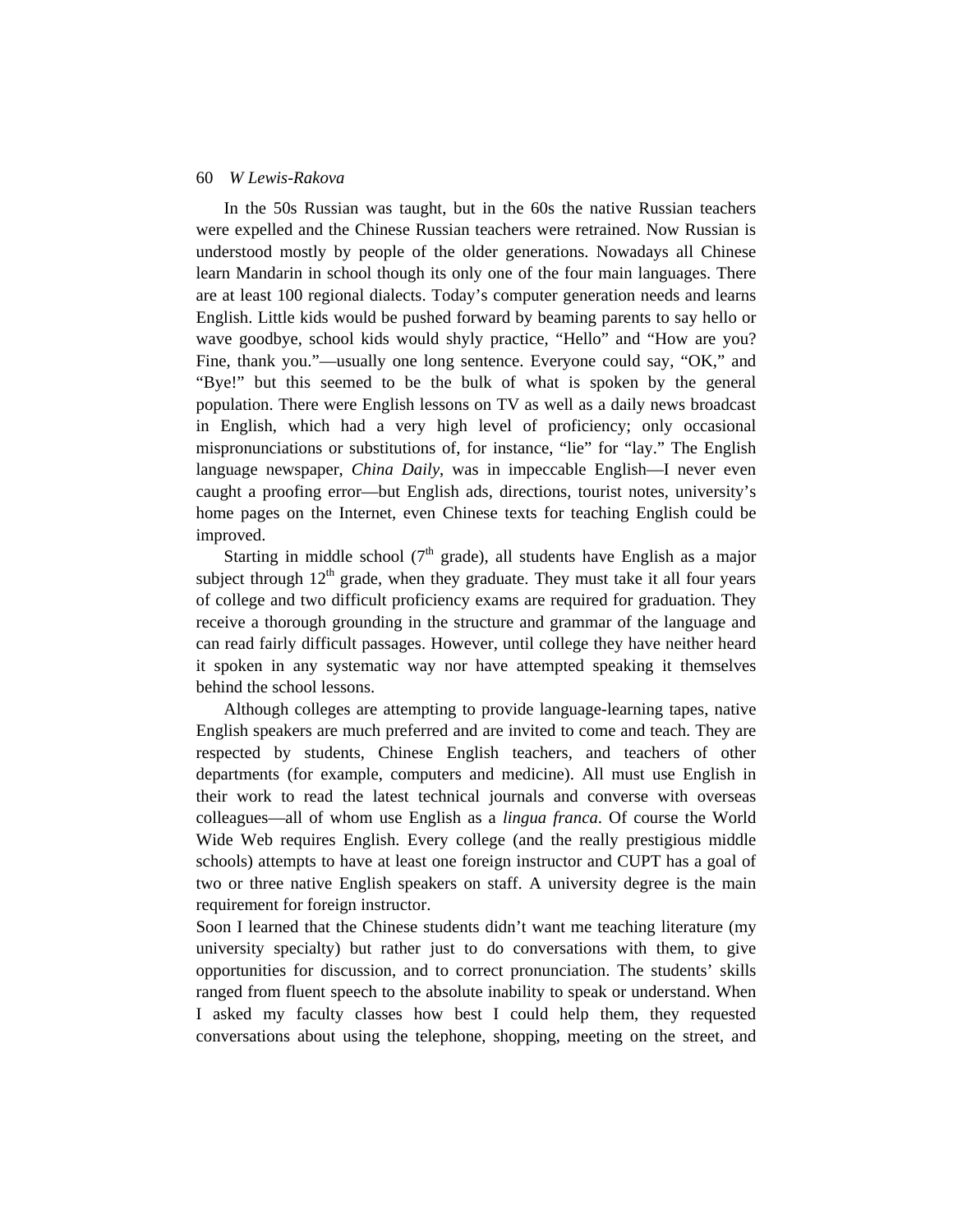# 61 *Teaching English In China*

ordering in restaurants. Actually, I found soon that I need not to be worried, as the Chinese teachers (and the English department secretary) were extremely helpful. Indeed, kindness and care of strangers seems to be a Chinese cultural trait.

In addition to teaching six two-hour weekly classes (this was actually a reduced load as I was willing to teach night classes, and because of widely divergent ability levels, had only two similar instructors), participating in English Corner—an hour weekly of unstructured conversation—as well as clubs, parties, and English special events; we were expected to give each week an individual one-hour speech in auditorium. It was very useful to share the lecture with another English instructor. Though each of us would be responsible for a single topic, the other would be there too, to add anecdotes, ask questions, or otherwise support the speaker. We determined to have only one topic per week with an ordinary lecture on Tuesday, followed the next day by the same thing in a much slower, simpler, easier to understand format with available Chinese translation if necessary. The students seemed to prefer this mode and we were able to attract them and faculty from several proficiency levels. Some enjoyed coming twice to polish their listening ability. Hundreds came and, because of our newly relaxed style, and all had a good time.

In one of lectures I compared and contrasted table manners that are very, very different. I said that Americans are taught to clean their plates, whereas Chinese consider it unmannerly not to leave something on the plate to indicate one has had enough. If you finish what is on a serving plate a Chinese host will rush to the kitchen and start cooking more or in a restaurant will lose face for appearing not to have ordered enough. Manners are different (and correct) in different countries and as our world gets smaller and smaller, it behooves us to learn what is right and proper wherever we go.

I daresay they learned more about Americans and our culture watching us be silly wearing Halloween masks, or teaching Christmas carols than they would have if I'd stuck to my earlier line-up of subjects: American Values, The Rule of Law, Community Based Long Term Care, etc. I did talk about what happens to the paycheck—taxes and services—and how Americans pay for what they get. We devoted an hour to Princess Di and Mother Teresa, compared growing up as a city slicker with being a country boy, talked about our pets, discussed "Home Sweet Home" by diagramming floor plans and city maps, and talked about age and rites of passage in modern life. Again, being an "expert" meant knowing how to speak English and doing so rather than demonstrating any breadth of knowledge.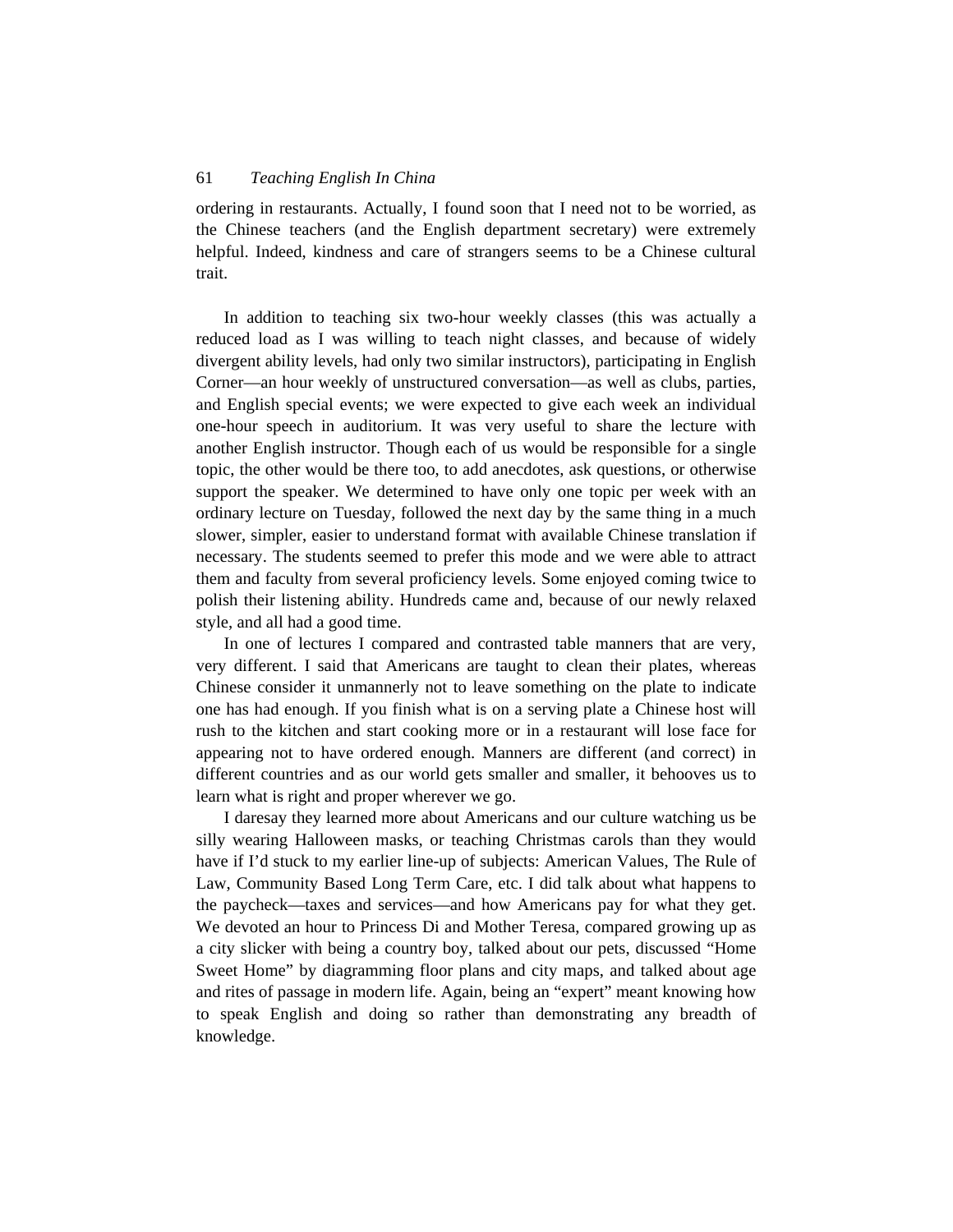#### 62 *W Lewis-Rakova*

English Corner, which happened for a minimum of one hour a week, was also very popular and the venue had to be changed to accommodate the growing hordes. Kids always surrounded us. They seemed to prefer asking us questions than having conversations in English among themselves, which is the real purpose of these "corners." They exist in all schools and in many parks in cities around China. We learned how to gauge the success of an evening by how many new speakers had dared to ask us if we liked Chinese food or how long we'd been in Chongqing. Five of each meant we'd done a good job. There were occasional substantive discussions, which were our reward. Students (and teachers) liked also to visit and telephone us, which seemed somehow safer for them to practice.

Chinese students are great fun to work with. Unfailingly polite—they'd stand and say, "Good morning, Dr. Wendy," when I'd walk in a room. They were also extremely well-behaved and quite shy and reserved in class but as noisy as anyone else during the breaks. When the bell rang they'd already be in their seats with all eyes toward the front. If someone dared to be late, he'd stand at the door, bow, and ask my permission to come in. Indeed, I felt part of my job was to shake them up somewhat, as learning to speak a foreign language involves the willingness to be foolish and to take risks. So I'd often make them get up, move all the chairs and do something like teach them the Hokey-Pokey or other songs and dances. The Chinese love to sing, are very fast to pick up tunes, and have incredible memories for lyrics.

Until the Communist reforms of 1992, all children were able to attend school, but now their parents have to pay to send them. Low-income college students might get sponsored by their whole villages. When China became the People's Republic in 1949, 80% of the population was illiterate. Now that figure has reversed itself, but the papers are full of stories about rural youngsters who must drop out (even of primary school) because of poverty. This was the only worrisome condition I met in modern China and I used to exhort my students to do something about access to education for all when they came to their majority. Half of the students at CUPT are on scholarship and they shared my strong feeling about the rural students in remote provinces. Many people donate to a "Project Hope," which helps send deserving children back to school. Whenever I had ask the kids to imagine winning a lottery, a significant proportion planned to give away their windfalls to rural schools. The way the Chinese economy is growing, it appears that many of today's students will be tomorrow's successful businessmen and I asked them to remember what they'd vowed in class. In one of my classes we read about a millionaire philanthropist Mr. Percy Ross of Minnesota. We made a class project of writing to ask him to help these rural kids.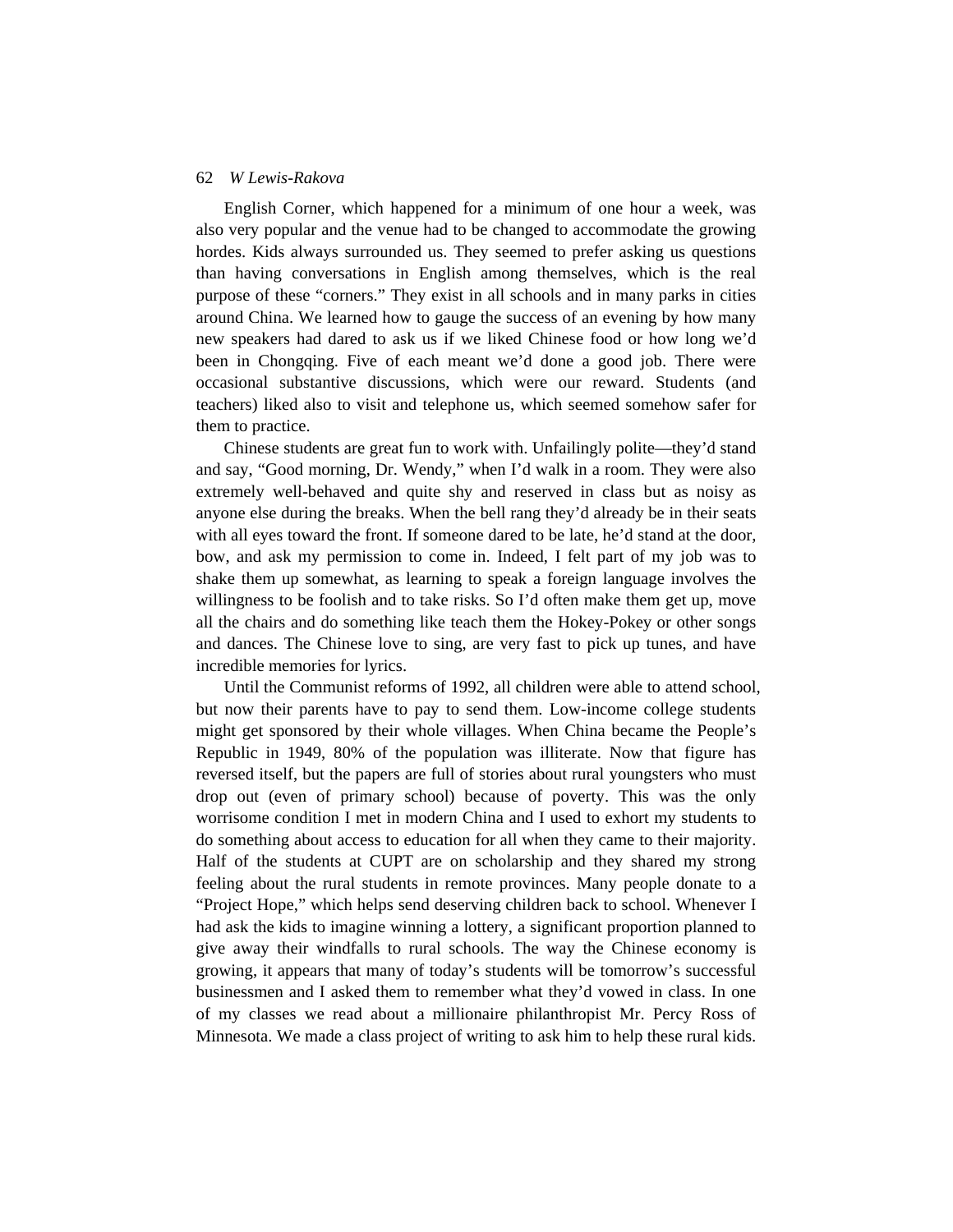# 63 *Teaching English In China*

I will enjoy hearing whether anything happens—if there is a positive result, I will feel my visit in China was really worth the efforts of the government to get me there.

Chinese students study all the time. Classrooms, though not the library, are left open and lighted on nights and weekends to provide a quiet place, as the dorms are so crowded. The usual class load is nine subjects, twice as many as in the USA; so college life is pretty circumscribed. Students declare their majors prior to acceptance and take all their classes, all four years, with this same group. They do not have jobs; so there is some time for sports (only intramural in China) and variety shows and parties within departments.

There were several special events sponsored by the English Club (a creation of the English teachers). About two hundred, mostly freshmen, students attended these hilarious events, which featured quizzes, "Where is the Statue of Liberty?", with prizes; the enactment of short plays, singing, and musical performances, and recitals of poems. Even I got into the act with my ever-popular nursery school songs and finger plays. My singing is a treat not to be missed, but you haven't lived until you've seen Chinese first year English speakers act out and very creatively pronounce the words of the justice scene from "The Merchant of Venice..."

In class, which ranged in size from 30–40 students, I usually came up with themes like "shopping" or "friendship" and did a lot of speaking and reading aloud. I had let the students follow me and then correct their pronunciation. Though there were some British texts, I had most success with Addison–Wesley workbooks of real newspaper stories from around the world, which were interesting and easy to read. Conversations worked best when I had questions written out, "What qualities do you look for in a friend, a spouse? Tell about your favorite book. Would you rather spend your money on entertainment or things?", and I had them do a lot of partner work. The week Chairman Jiang Semin visited President Clinton I had them role-play this famous summit. In groups we planned what to take for survival on a desert island, had spelling bees, and designed fantasy vacations. Songs like "Jingle Bells" and "Row, Row, Row Your Boat" and games like "Simon Says" were always successful. In my early career I had taught both college English and English as a second language. Flexibility and the willingness to laugh at myself were my most important teaching skills. My goal was really just to help my students feel comfortable in their efforts to speak, as one semester is barely a beginning. The students had a harder time understanding each other than they did me and I now realize why "native" speakers are desired. At the end of the term, I was quite worried about grading. Chinese marks are based on a 100 point system with 60 as a passing grade. I had told all my students